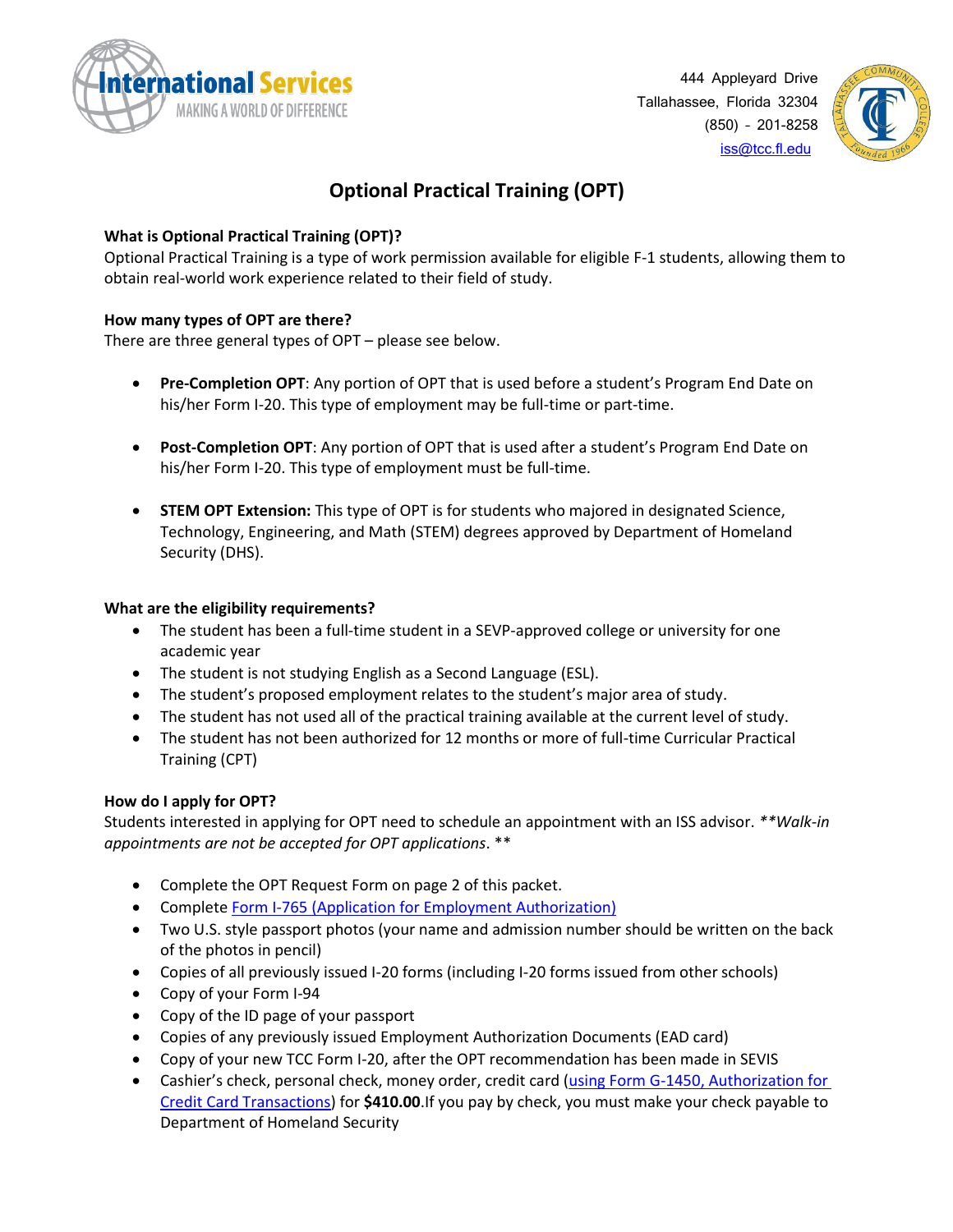

444 Appleyard Drive Tallahassee, Florida 32304 (850) – 201-8258 [iss@tcc.fl.edu](mailto:iss@tcc.fl.edu)



# **Optional Practical Training (OPT) Request Form**

*(To be submitted to International Student Services)*

| Program of Study (A.A. or A.S): _ Associate of Science (AS)                                                   |
|---------------------------------------------------------------------------------------------------------------|
| Form I-20 Start Date: _______________                                                                         |
|                                                                                                               |
|                                                                                                               |
| I am applying for (circle one)    Pre-Completion OPT    Post-Completion OPT                                   |
| Explain how the employment is related to your major area of study:                                            |
|                                                                                                               |
|                                                                                                               |
|                                                                                                               |
|                                                                                                               |
|                                                                                                               |
| Optional: If you know where you will be employed:                                                             |
| Employer Name: 1998 and 2008 and 2008 and 2008 and 2008 and 2008 and 2008 and 2008 and 2008 and 2008 and 2008 |
|                                                                                                               |
|                                                                                                               |

*Student Signature Date*